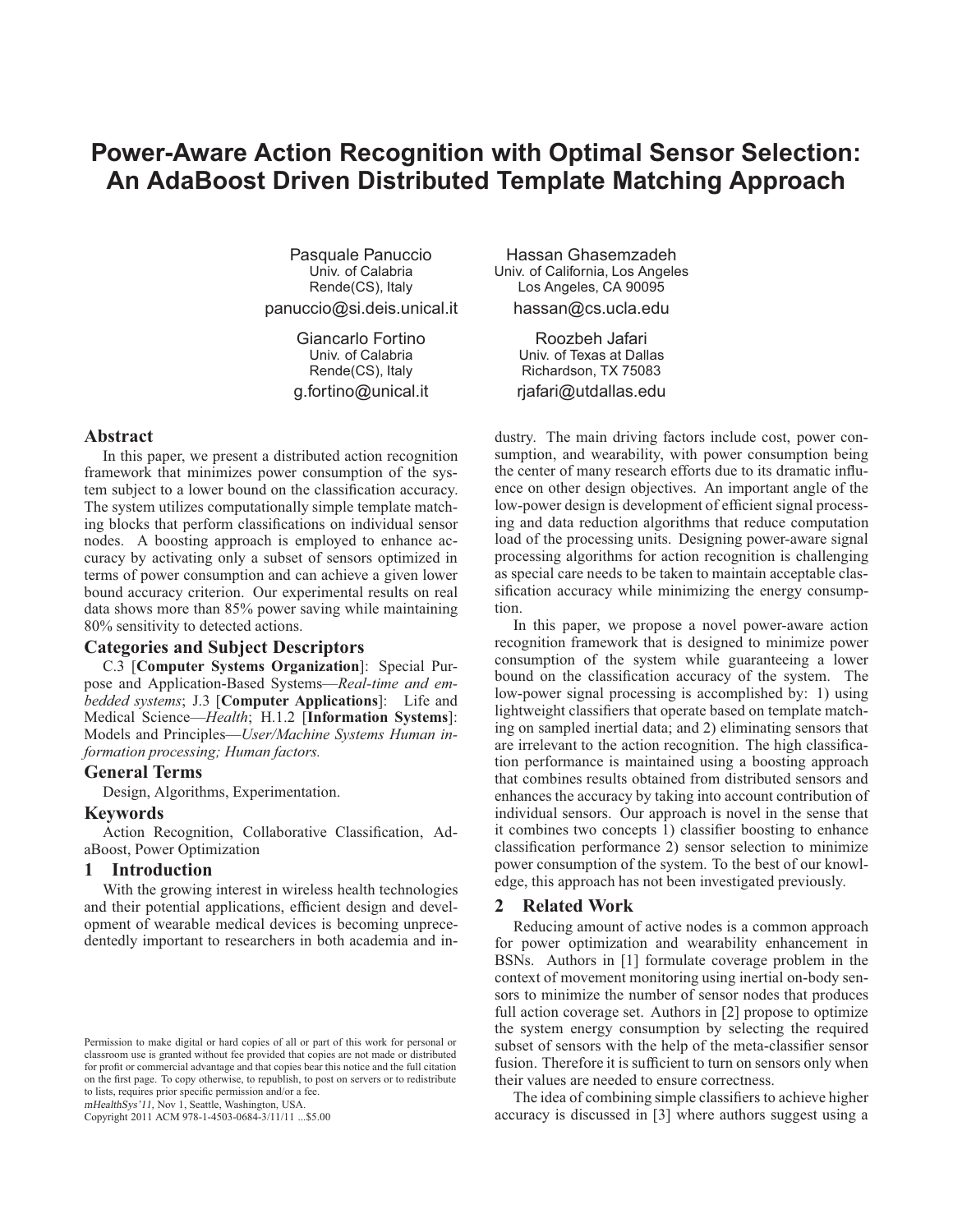

**Figure 1. Template matching and boosting approaches for action recognition.**

single accelerometer for activity monitoring and combining classifiers using Plurality Voting. In [4] AdaBoost is used to select a small number of features in order to ensure fast classification. The algorithm automatically selects the best features and ranks them based on their classification performance.

# **3 Collaborative Action Recognition**

Our first contribution in this paper is an effective algorithm for detecting human actions. The algorithm takes into consideration collaboration between sensor nodes to make a classification decision. A block diagram of our classification process is illustrated in Figure 1. Each sensor stream is associated with a binary classifier that runs on the sensor node. The classifier performs coarse analysis on the motion signals by comparing the incoming signal with a predefined template associated with the target action. The template matching generates a similarity score between the signal and the target template. The calculated score is compared against a threshold in order to classify the incoming signal into one of the true/false values. A true class indicates that the current action is classified as target while a false decision infers a non-target action.

We assume that, due to the nature of the application, the sensor nodes do not require to know the classification results. Furthermore, we note that the target action is an "a priori" known class label. Thus, every node knows what target class is going to be detected. The goal is to find out whether or not the current action is the target action.

#### **3.1 Template Matching**

Our classification approach is based on template matching as illustrated in Figure 1. The goal is to find portions of the signal are most similar to a given template. There are different ways to calculate the similarity of a time series signal with a predefined template. For this study, we use Normalized Cross Correlation (*NCC*). While we have found NCC effective in enabling template matching operations for action recognition, our classification algorithms are completely independent of the choice of the similarity measure.

NCC is robust to different amplitudes of the signal and less sensitive to the noise. In our case the time series are represented by the data sampled from inertial sensors (accelerometers and gyroscopes) whose signal characteristics may vary from one action to another, or from one subject to another. Let  $S(x)$  be the time series signal that is associated with the signal segment generated by a given sensor. Further, let  $TPL(x)$  be the time series signal corresponding to the target template, the NCC value between these two signals is given by

$$
\gamma(TPL, S) = \frac{\sum_{i=1}^{M} \sum_{j=1}^{N} \left( (S(x_i) - \overline{S}) (TPL(x_j) - T\overline{PL}) \right)}{\sqrt{\sum_{i=1}^{M} \sum_{j=1}^{N} \left( (S(x_i) - \overline{S})^2 (TPL(x_j) - T\overline{PL})^2 \right)}}
$$
(1)

where *M* and *N* denote lengths of *S* and *T PL* respectively and *S* and *TPL* represent their mean values respectively.

# **3.2 Template Generation**

The raw sensor readings are collected during the experiment along with the video recording of the actions. The collected signals are then segmented and labeled manually for each experimental action. Video recording is used to segment the data in a more fine-grained manner. This manual segmentation ensures precise segmentation and labeling of the data, which would prevent injecting automatic segmentation errors to subsequent signal processing and pattern recognition blocks. Our templates are generated by comparing every pair of training instances and choosing the one which is most similar to the others. As such, the NCC measure is used to calculate similarity score between pairs of training instances. Furthermore a simple normalization is used to make the incoming signal and target template uniform in length.

# **3.3 Weak Classifiers**

In-node classification is accomplished using a threshold value for each axis of the sensors. This threshold is calculated during training and is set to a value between an upper bound and a lower bound. The bounds are the average of the cross correlation values by comparing the template with target and non-target classes. Each weak classifier makes a decision on the incoming signal as follows. For each axis of the sensors (e.g. 3 for accelerometer and 2 for gyroscope data used in our experiments), the corresponding signal is used to perform the template matching and compare the incoming signal with the previously determined template. If the result of the comparison is greater than the threshold, the signal is labeled as target action. Otherwise, the signal is classified as a non-target action.

# **3.4 Weighted Combiner**

A decision fusion approach is used for final classification. Our decision fusion algorithm is a classifier combiner which takes into account the amount of contribution each weak classifier can make to the overall accuracy of the system. The algorithm works with a set of training instances that are correctly labeled with the appropriate actions. Each instance consists of a sensor reading (i.e. *xi*) and a label (i.e.  $y_i$ ), and is associated with a weight that is equal for all the instances of the same action. Let *L* be the learning algorithm that generates the hypothesis  $h_t(x)$ . The algorithm *L* is the method of finding the threshold, and  $h_t(x)$  is the function of our weak classifier that produces true/false labels. If the outcome of the comparison between instance *x* and target action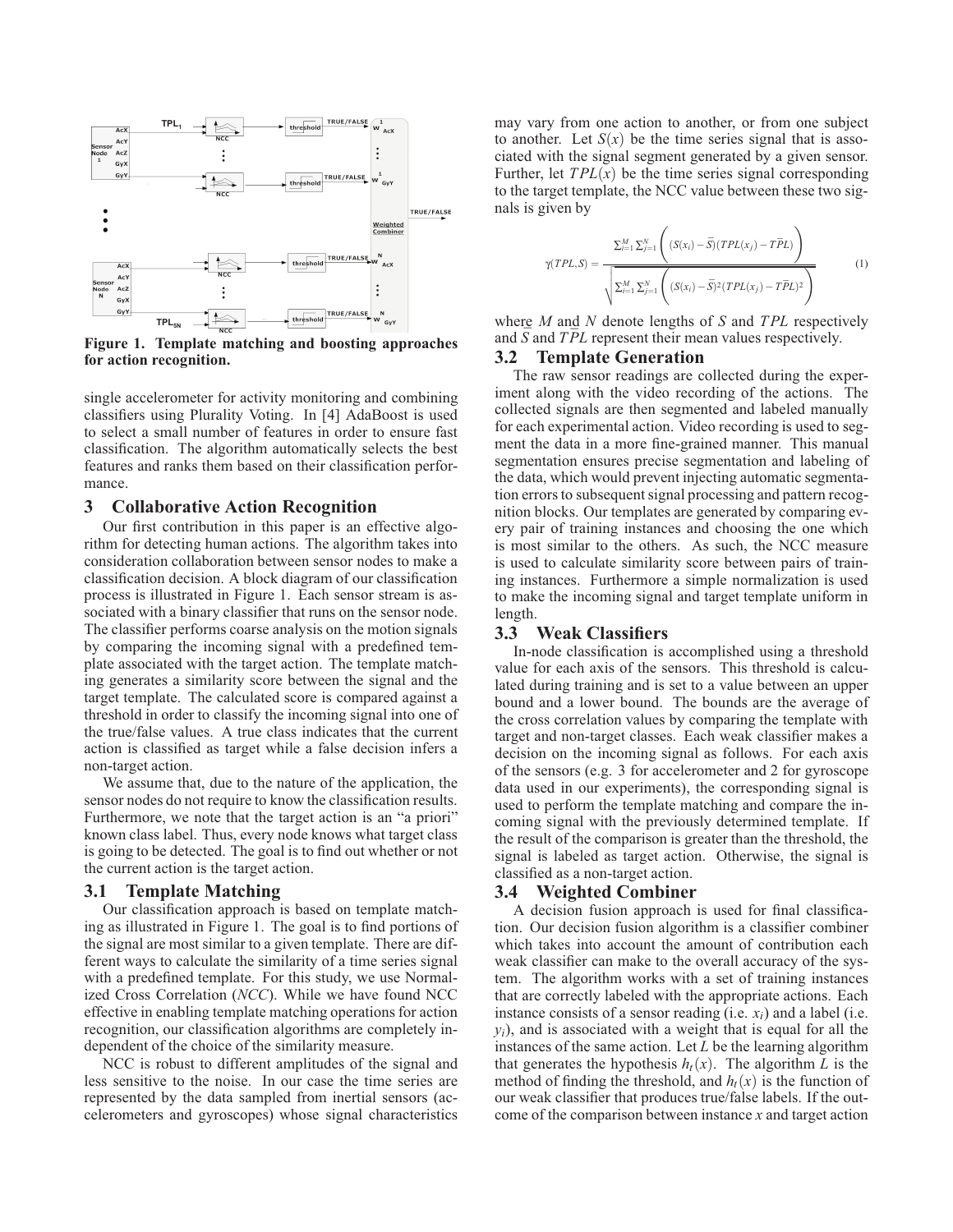**Algorithm 1:** Weighted Combiner Model **data**: *TS* training set  $(x_1, y_1), (x_2, y_2), \ldots, (x_N, y_N)$ , *L* learning algorithm generating hypothesis  $h_t(x)$ classifier, *N* size of training set **initialize**:  $d_n$  weight of instance  $n$  ( $d$  is a distribution with  $1 = \sum_{n=1}^{N} d_n d_n = 1/N$ **input** : *T* max number of hypotheses in the ensemble **begin for**  $t = 1, \ldots, |T|$  **do** 1. Train weak learner and obtain hypothesis  $h_t$ 2. Compute error  $\varepsilon_t = \sum_{n=1}^{N} d_n I(y_n \neq h_t(x_n))$ 3. Compute hypothesis weight  $\beta_t = \frac{1}{2} \ln \frac{1 - \varepsilon_t}{\varepsilon_t}$ **output**: combined hypothesis  $f_{Com}(x) = \sum_{t=1}^{T} \beta_t h_t(x)$ 

template is greater than or equal to the threshold value, a true label is generated. Each weak classifier is associated with a weight, depending on the classification error that is obtained during training. The weak classifiers that achieve a smaller error are assigned larger weights to signify their contribution to the overall system performance.

#### **4 Power-Aware AdaBoost**

Classical AdaBoost learns from a set of weak classifiers and boosts classification performance by allocating weights to the individual local classifiers. There are two main drawbacks with this approach: 1) AdaBoost examines all classifiers even if they provide less informative data for classification. Contribution of different sensors to action recognition varies depending on the placement of the sensor, type of inertial information, and actions of interest. 2) AdaBoost does not take into account the power requirements of the individual weak classifiers while learning from weak classifiers. However, power consumption of the classifiers varies depending on the type of sensors, computing complexity, and data communication requirements. For example, gyroscopes generally consume much more power than accelerometers. Therefore, the optimal subset of the classifiers needs to be selected by making appropriate design tradeoff between accuracy and power consumption.

#### **4.1 Problem Formulation**

Let  $S = \{s_1, s_2, \ldots, s_n\}$  be a set of *n* sensor nodes used to distinguish between a target action,  $\hat{a}$ , and a set of  $m$  nontarget actions,  $A = \{a_1, a_2, \ldots, a_m\}$ . A sensor node,  $s_i$ , is a physical wearable node that has limited processing power and storage and can communicate within certain range, and is composed of *l* sensors that capture inertial data from human movements. The sensor node used for our experimental verification has *l*=5 sensors including three axes of accelerometer and two axes of gyroscope readings.

**DEFINITION** 1 (WEAK CLASSIFIER). *Each sensor node s<sub>i</sub> consists of l weak classifiers,*  $C_i = \{C_{i1}, C_{i2}, \ldots, C_{il}\}$ *. Each classifier Cik is associated with one of the sensors available on si, and is a binary classifier that operates based on template matching and makes a classification decision using*



**Figure 2. Learning algorithm and classifier combiner during training and test**

*the similarity score obtained from NCC. The classifier determines whether or not an incoming signal is classified as the target action.*

Given the *n* nodes and *l* sensors per node, the system has a total of  $T = n \times l$  weak classifiers. Figure 2 shows how learning parameters (e.g. weights  $\beta_{11}, \dots, \beta_{nl}$ ) are generated during training. The learning algorithm can also provide an estimate of the expected accuracy of the entire classification, β.

To calculate power consumption of the set of active classifiers, we consider two sources of power consumption, namely computation and communication costs. We assume that each classifier is associated with a specific sensor (e.g. x-accelerometer, y-gyroscope) and therefore has a fixed computation cost depending on whether or not it is activated. **DEFINITION** 2 (COMPUTATION COST). *For each classifier*  $C_{ij}$ *, we define*  $w_{ij}$  *as the computation cost associated with power consumption of the corresponding sensor. This value is a priori known and has a non-zero value for active classifiers while it is zero for non-active ones. Thus, the total computation costs is given by*

$$
P_{comp} = \sum_{i=1}^{n} \sum_{j=1}^{l} x_{ij} w_{ij}
$$
 (2)

*where*  $x_{ij}$  *is a binary variable that denotes whether or not classifier*  $C_{ij}$  *is active.* 

**DEFINITION** 3 (COMMUNICATION COST). *For a set of weak classifiers used for learning, the communication cost is given by*

$$
P_{comm} = \sum_{i=1}^{n} f(\sum_{j=1}^{l} x_{ij} b_{ij})
$$
 (3)

*where f*(.) *denotes the communication cost due to transmission of certain amount of data, and xi j denotes if classifier*  $C_{ij}$  *is activated, and*  $b_{ij}$  *represents the amount of data that is generated by classifier Ci j and needs to be transmitted to the basestation.*

We note that the communication costs are calculated for each sensor node rather than individual sensors/classifiers. This is mainly due to merging results of all active classifiers at each node prior to transmission to the basestation. The power consumption of the system due to activation of a set of weak classifiers used for learning is then given by

$$
Z = P_{comp} + P_{comm}
$$
 (4)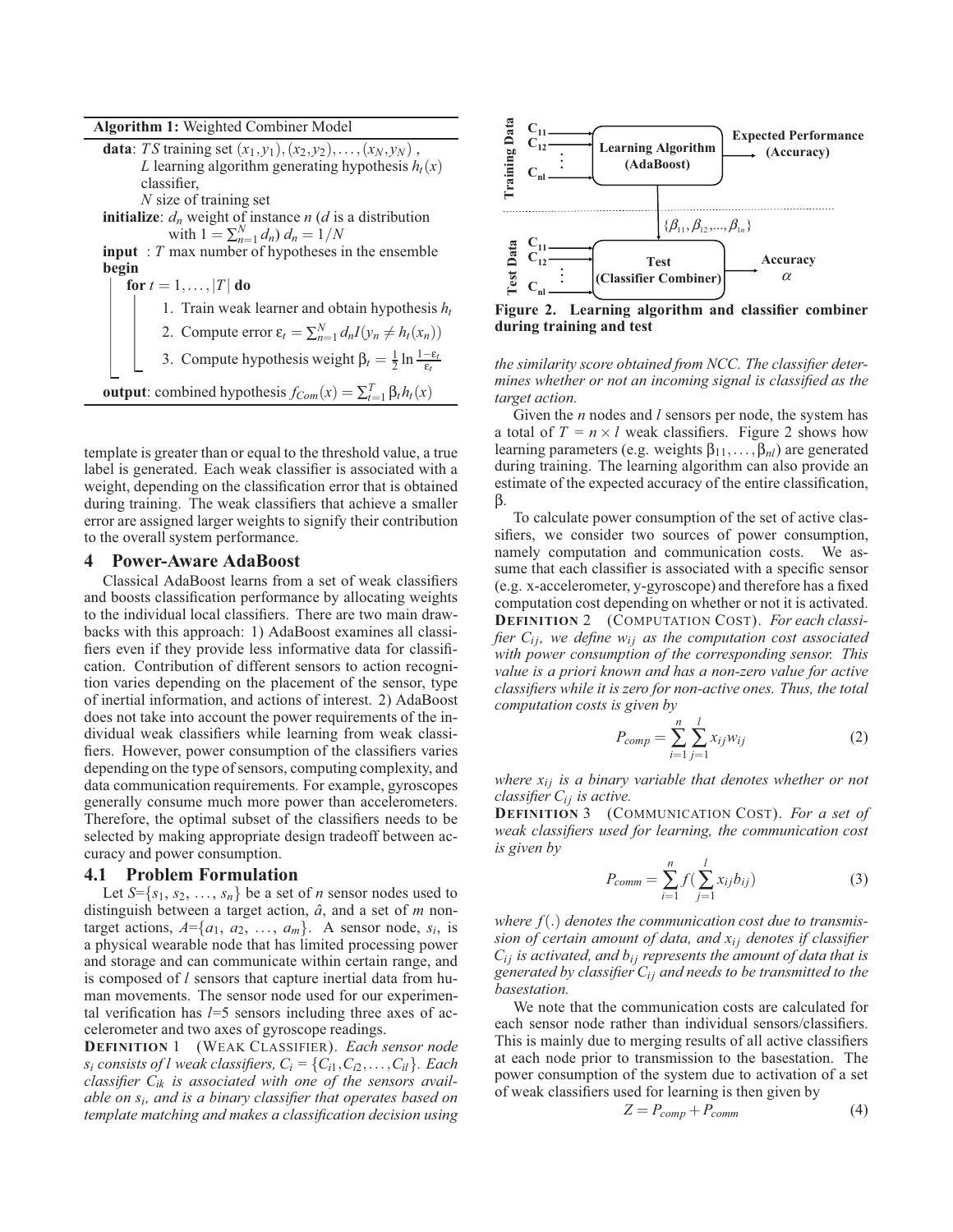**PROBLEM** 1. *Given a set of*  $T = \bigcup C_i = \{C_{11}, C_{12}, \ldots, C_{nl}\}$ *classifiers, and also data units*  $b_{ij}$  *and computation cost*  $w_{ij}$ for each classifier C<sub>ij</sub>, the problem of Minimum Cost Classi*fier Selection (MCCS) is to find a subset of*  $C_{ij}$  *with minimum total cost while a lower bound of*  $\alpha \geq F$  *on the overall accuracy is met.*

Therefore, the optimization problem can be written as follows.

Minimize 
$$
\sum_{i=1}^{n} \sum_{j=1}^{l} x_{ij} w_{ij} + \sum_{i=1}^{n} f(\sum_{j=1}^{l} x_{ij} b_{ij})
$$
 (5)

Subject to:

$$
\alpha \ge F \tag{6}
$$

# **4.2 Problem Complexity**

The optimization problem presented in (5) poses several difficulties in arriving at an optimal solution: 1) The communication cost in (3) is a concave function and minimizing a concave function is considered to be hard in general [5]. 2) The constraints of the optimization problem in (6) are nonlinear inequalities, which makes the minimization problem even harder. In order to develop a polynomial-time algorithm for the MCCS problem, we simplify some of the assumptions made for our classification model. In particular, transforming the concave communication cost function into a linear function of the transmitted data can turn the objective function into a convex function. One specific property of our weak classifiers is that they produce very small amount of data per classification. Therefore, local results can be combined to form a small fixed-size packet. This would turn our optimization problem into minimizing the overall computation cost. Thus, the objective function in our optimization problem can be rewritten as follows.

Minimize 
$$
\sum_{i=1}^{n} \sum_{j=1}^{l} x_{ij} w_{ij}
$$
 (7)

We note that the problem could be transformed to a covering problem if contribution of individual sensors was mutually exclusive. Unfortunately, information inferred from the sensors are highly correlated. That is, the accuracy obtained from combining two sensors is not equal to the summation of the accuracy values from individual sensors.

#### **4.3 Greedy Approach**

In this section, we present a greedy heuristic algorithm that takes power consumption and accuracy of the weak classifiers into account and finds a subset of least power consuming classifiers that maintain an overall accuracy of at least equal to a given value. Our greedy algorithm is a backward elimination algorithm that starts with all classifiers being considered for AdaBoost-driven learning. The set of all classifiers can potentially achieve a maximum accuracy that might be much higher than the lower bound accuracy. However, this configuration is highly power consuming as it uses all available sensors for action recognition. The algorithm iterates through different steps until it stops given a condition on overall accuracy of the classification. At each stage of the algorithm one of the classifiers is eliminated. The elimination criterion is validated as a tradeoff between power consumption and accuracy. Specifically, the classifier whose



**Figure 3. Experimental setup**

*wi j*  $\frac{w_{ij}}{\beta_{ij}}$  is maximized is the candidate for elimination. We note that  $w_{ij}$  and  $\beta_{ij}$  represent the power consumption and significance of the classifier  $C_{ij}$ . Yet, at each step, the algorithm checks whether the overall accuracy is still above the minimum desirable value. The algorithm stops if elimination of the next classifier would decrease the overall accuracy to a value below the given desirable threshold, *F*. The algorithm is linear in the number of weak classifiers. Thus, the algorithm has a complexity of  $O(n \times l)$ .

## **5 Experimental Verification**

To demonstrate the effectiveness of our classification framework and power-aware sensor selection algorithm, we present in this section our results on both accuracy and power consumption of the system under the developed models.

The data were collected in a single experimental session from three male subjects all in good health conditions. The data included acceleration and angular velocity for the 12 transitional actions listed in Figure 3(a). Each subject was asked to perform each one of the actions 10 times while wearing the four sensor nodes shown in Figure 3(b). The sensor nodes were programmed to sample each sensor at 50 samples per second and transmit to a personal computer using a TDMA approach. The data were then segmented manually with the help of video. The data collected from the experiments were stored on a Laptop computer where we developed our signal processing algorithms and conducted the performance evaluation.

A set of experiments were conducted to identify each action listed in Figure 3(a). For each experiment, the particular action was considered as target action and the rest of the actions formed a non-target class. For each target action, we generate a template for parameter setting and threshold calculation. During execution of the system, an incoming signal is compared against the template.

To calculate the threshold, we compared the template with the 'true' and 'false' instances. By taking an average over all the similarity scores between the template and target action instances, we obtained an upper bound as well as a lower bound on the value of the threshold. For our experiments, we use a threshold that is calculated as given by

$$
Thr = \frac{Thr_{upper} + Thr_{lower}}{3}
$$
 (8)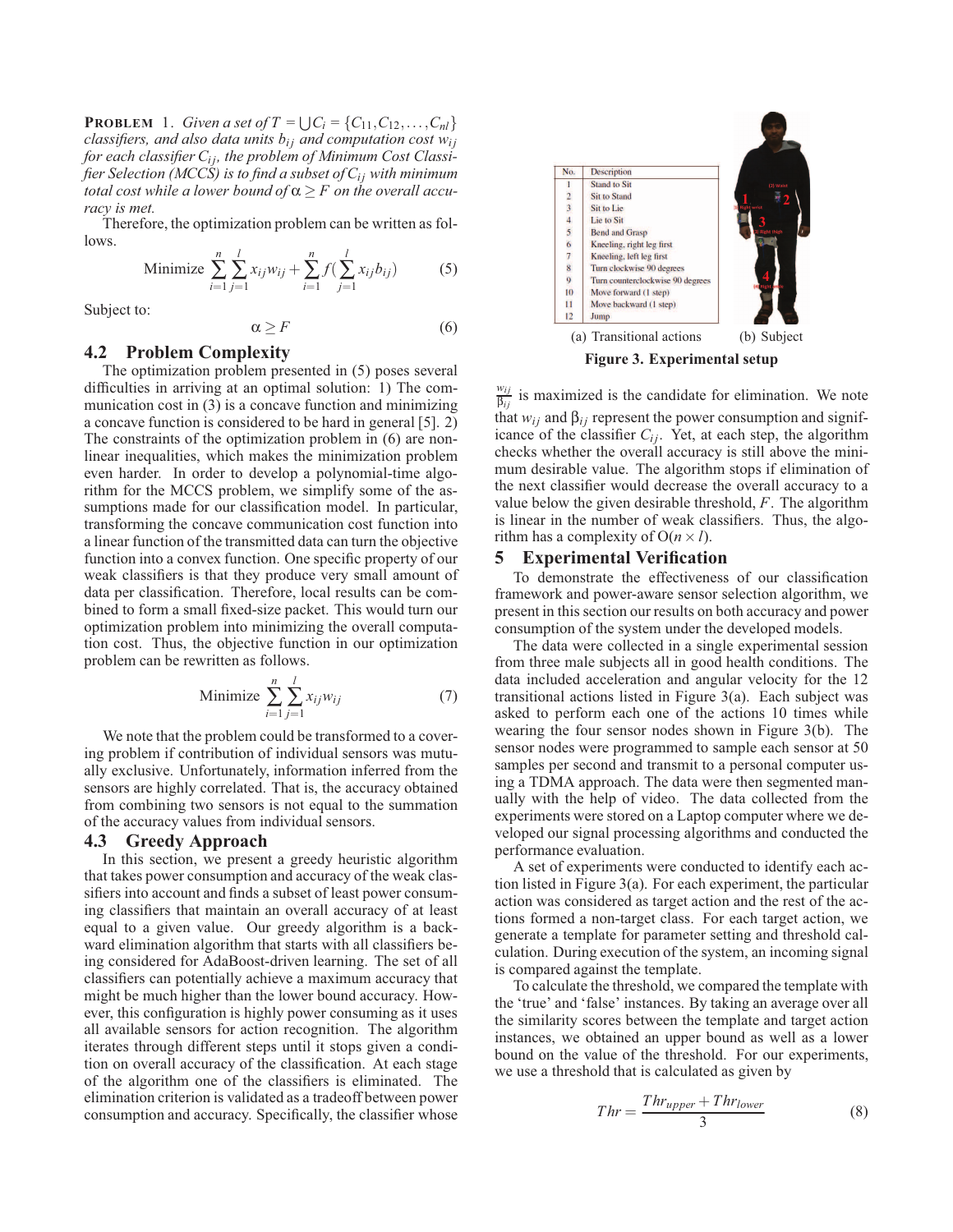

**Figure 4. Number of active classifiers reported by the backward elimination greedy algorithm.**



**Figure 5. Measured recall due to using only active classifiers. Measured precision was** 100**% for all actions except actions** 3**,** 4**, and** 6**.**

The next step in development of our classification framework is to build the *Weighted Combiner Model*. Inputs to this model are the threshold values. It generates a set of weights  $(\beta_{ii})$  as output, each of which is associated with a weak classifier. Lower error rates for a particular classifier would result in larger weights assigned to that classifier. Classifiers that have larger weights would contribute more to the overall accuracy of the classification. This way, more accurate weak classifiers are considered as more significant contributors. Each axis of the sensors could be more or less significant depending on the location of the sensor node and movement of interest. For example, the sensor readings of the node placed on the ankle will carry more indicative information to detect the 'Moving Forward/Backward', compared to the action 'Sit to Stand'.

# **5.1 Detecting 'Sit to Stand'**

In our first analysis, we trained the system for detecting 'Sit to Stand' as target action. The greedy algorithm was used to find the best subset of the sensors that can detect this action with a precision of  $P \ge 90\%$  and a recall of  $R \ge 80\%$ . The backward elimination algorithm removed all weak classifiers except one sensor axis. The resulting active sensor was the 'Z-axis accelerometer' of the 'right thigh' node. This observation can be interpreted as follows. The Z-axis acceleration is the axis pointing the frontal plane of the subject and has a unique pattern during 'Sit to Stand'. This pattern is not repeated for the rest of actions, and therefore, is a distinguishing pattern which can by itself distinguish between this action and the others. This results in 95% reduction in the number of active sensors (from 20 to 1).

#### **5.2 Per-Action Results**

In this section, we present the results for individual actions being considered as target. We analyzed these results

**Table 1. List of active sensors (weak classifiers) for detecting each target action.**

| Action         |                     |               |                          | Desired accuracy threshold values (P=Precision, R=Recall, wk=N. of weak classifiers) |                         |                   |
|----------------|---------------------|---------------|--------------------------|--------------------------------------------------------------------------------------|-------------------------|-------------------|
|                | wk                  | $P=0.8 R=0.7$ | wk                       | $P=0.85 R=0.75$                                                                      | wk                      | $P=0.9 R=0.8$     |
| 1              | 1                   | $AcZ-3$       | 1                        | $AcZ-3$                                                                              | 1                       | $AcZ-3$           |
| 2              | 1                   | $AcZ-3$       | 1                        | $AcZ-3$                                                                              | 1                       | $AcZ-3$           |
| 3              | ı                   | $AcZ-4$       | 1                        | $AcZ-4$                                                                              | 3                       | $AcX-1$ , $AcY-2$ |
|                |                     |               |                          |                                                                                      |                         | $AcZ-4$           |
| $\overline{4}$ | ı                   | AcY-4         | 3                        | AcY-2, AcZ-3                                                                         | $\overline{\mathbf{3}}$ | AcY-2, AcZ-3      |
|                |                     |               |                          | $AcY-4$                                                                              |                         | $AcY-4$           |
|                | 3                   | $AcX-1,AcZ-2$ | $\ddot{\mathbf{3}}$      | $AcX-1,AcZ-2$                                                                        | 5                       | $AcX-1,AcY-1$     |
| 5              |                     | $AcZ-3$       |                          | $AcZ-3$                                                                              |                         | AcZ-2,AcZ-3       |
|                |                     |               |                          |                                                                                      |                         | $AcY-2$           |
| 6              | 15                  |               | 15                       |                                                                                      | 15                      |                   |
| 7              | 3                   | AcX-1, AcZ-1  | 3                        | AcX-1, AcZ-1                                                                         | 3                       | $AcX-1$ , $AcZ-1$ |
|                |                     | $AcY-4$       |                          | $AcY-4$                                                                              |                         | $AcY-4$           |
| 8              | 14                  |               | 14                       |                                                                                      | 17                      |                   |
|                | 5                   | $AcX-2,AcY-3$ | $\overline{\phantom{0}}$ | $AcX-2,AcY-3$                                                                        | 10                      |                   |
| 9              |                     | $AcX-4,AcY-4$ |                          | $AcX-4,AcY-4$                                                                        |                         |                   |
|                |                     | $AcZ-3$       |                          | $AcZ-3$                                                                              |                         |                   |
| 10             | $\ddot{\mathbf{3}}$ | AcZ-1, AcZ-2  | $\overline{\mathcal{L}}$ | AcZ-1, AcZ-2                                                                         | 3                       | AcZ-1,AcZ-2       |
|                |                     | $AcY-3$       |                          | $AcY-3$                                                                              |                         | $AcY-3$           |
| 11             | 10                  |               | 10                       |                                                                                      | 10                      |                   |
| 12             | 14                  |               | 14                       |                                                                                      | 14                      |                   |

for three scenarios where performance of the classification varies. For each performance level, we found the minimum set of weak classifiers that achieve the given sensitivity (or recall) and precision values. The three performance levels are: "precision=0.8, recall=0.7" (level 1), "precision=0.85, recall=0.75" (level 2), and "precision=0.9, recall=0.8" (level 3).

# *5.2.1 Classifier Performance Analysis*

Figure 4 shows the number of sensors (or weak classifiers) that are required to obtain the desirable performance. The number of active sensors clearly depends on the action being recognized. In most cases, only few sensors are enough to monitor the target action. However, there are cases such as actions 6, 8, 11 and 12 where a larger number of active sensors are needed. The list of the weak classifiers used during the classification task, for different levels of accuracy, are shown in Table 1. For visualization, the list of the active sensors is eliminated from the table for those actions that require a large number of active sensors. This is the case for actions 6, 8, 11 and 12 ('Kneeling', 'Turning', 'Move backward', and 'Jumping'), which require 15, 17, 10 and 14 active sensors for the highest calculated performance respectively. The first column in Table 1 refers to the actions listed in Figure 3(a). The second and third columns show number and name of active sensors detected with the first performance level (precision=0.8, recall=0.7) respectively. Similarly, fourth and fifth columns refer to active sensor desired performance is set to level 2. Finally, the last two columns show the results for performance level 3.

Figure 5 illustrates the results of the classification, in terms of the measured recall. The measured precision was 100% for 9 actions (all except actions 3, 4, and 6) in all the three desired performance levels. When classifying action 3, the measured precision was 85%, 85% and 90% for performance levels 1, 2, and 3 respectively. For action 4, the precision values were 85%, 100%, and 100% for the three performance levels respectively. Finally, when action 6 is considered as target action, the actual precision of the system was 85% in all the three performance levels.